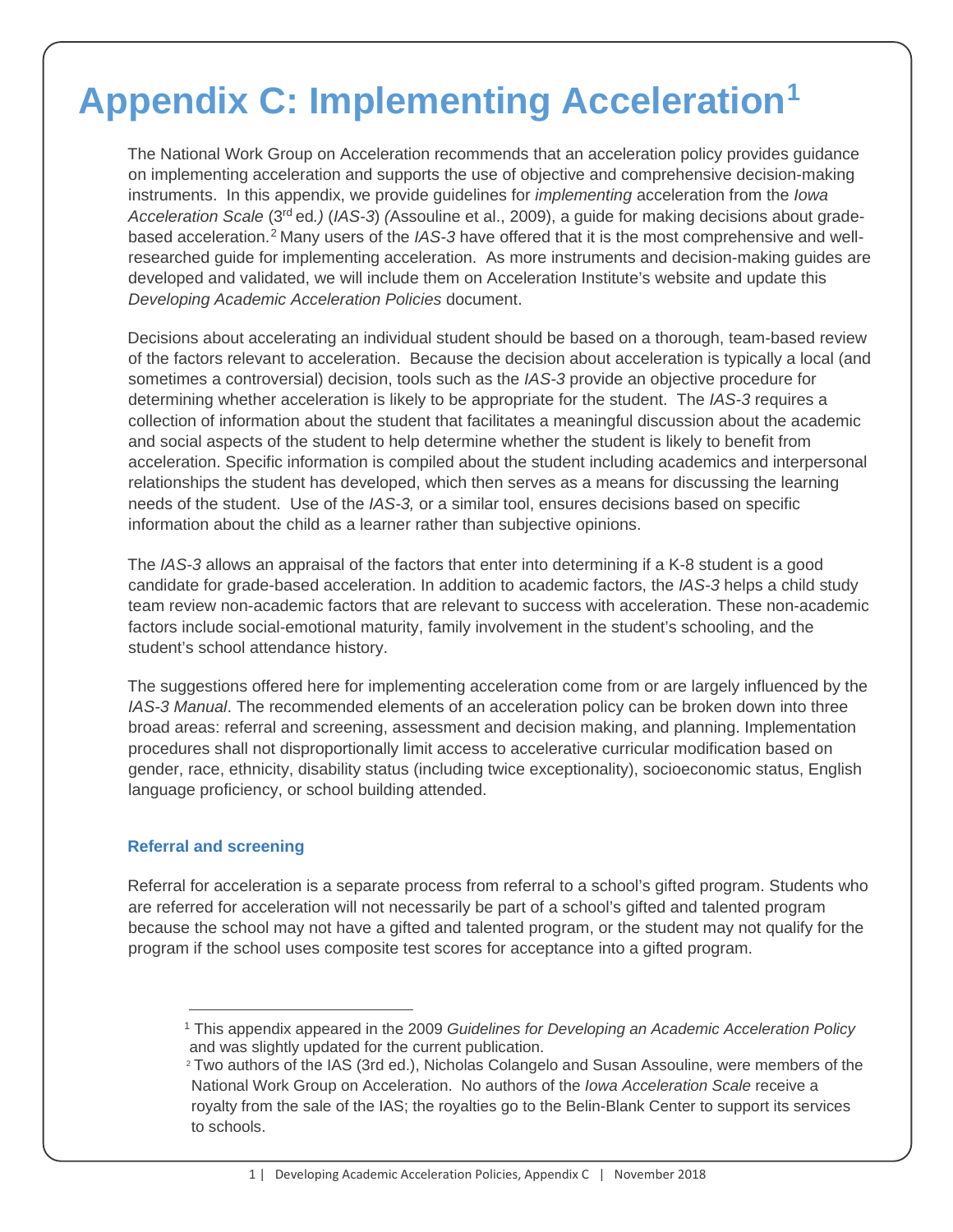- Students who should be considered for evaluation for academic acceleration can be referred to a school administrator by any source, including but not limited to the student, teachers, administrators, school psychologists, school counselors, parents, and other students. Referral should be open to many sources so that one person does not serve as the gatekeeper for referral recommendations.
- Students scoring at or above predetermined levels (e.g., the 95<sup>th</sup> percentile) on regularly administered state norm-referenced tests should be automatically referred for consideration for acceleration. The student's score profile, rather than the composite score, should be considered, so as not to bias the procedure against students who have an uneven pattern of scores and who are likely candidates for subject-matter acceleration.
- The screening procedure should be applied equitably and systematically to all referred students.
- If, after a clear explanation of the advantages and disadvantages of acceleration, the student expresses that he/she is not interested in acceleration, then the process should not proceed further. The possibility of consideration for referral for acceleration should be possible at a later date.
- Candidates for early entrance to kindergarten are typically within one year of the cut-off age recommended by state policy (Lupkowski-Shoplik, Assouline, & Colangelo, 2015). Bright young children who are ready for more academic challenge but are not necessarily ready for success in a school system might consider alternative or non-traditional school settings. A preschool teacher wellinformed about gifted education issues might be able to meet the needs of such a student. An assessment by a psychologist may provide useful strategies for the student and family (although not all schools accept results from assessments by independent psychologists). Additional information about early entrance to kindergarten is found at <http://www.accelerationinstitute.org/Resources/kindergarten.aspx>
- Ideally, a student will be assessed for acceleration in the spring, and, if recommended, participate in appropriate transition activities prior to placement in the advanced grade or content at the beginning of the next school year. The needs of the student should dictate when acceleration decisions are considered. Local practices should determine how many days prior to the start of the school year or second semester an acceleration referral and evaluation should be made.

# **Assessment and decision making**

• School districts are expected to conduct a fair, objective, and systematic assessment of the student using the appropriate instruments for the type of acceleration being considered for the student. When assessing English language learners, appropriate instruments may include those in the student's heritage language.

The district should take care to ensure that assessment instruments are valid and reliable, and that the instruments measure the factors related to success with acceleration.

- Inability to pay for any tests related to the evaluation, such as ability tests conducted by an independent psychologist, should not exclude families or students from consideration. Indeed, it is precisely because some students are at-risk of exclusion for consideration of acceleration that an objective policy should be implemented.
- A child study team should consider cases of whole-grade acceleration and use valid and reliable instruments to guide the discussion and decide on placement. In an ideal child study team, at least one person is familiar with the research and best practices of gifted education and acceleration. A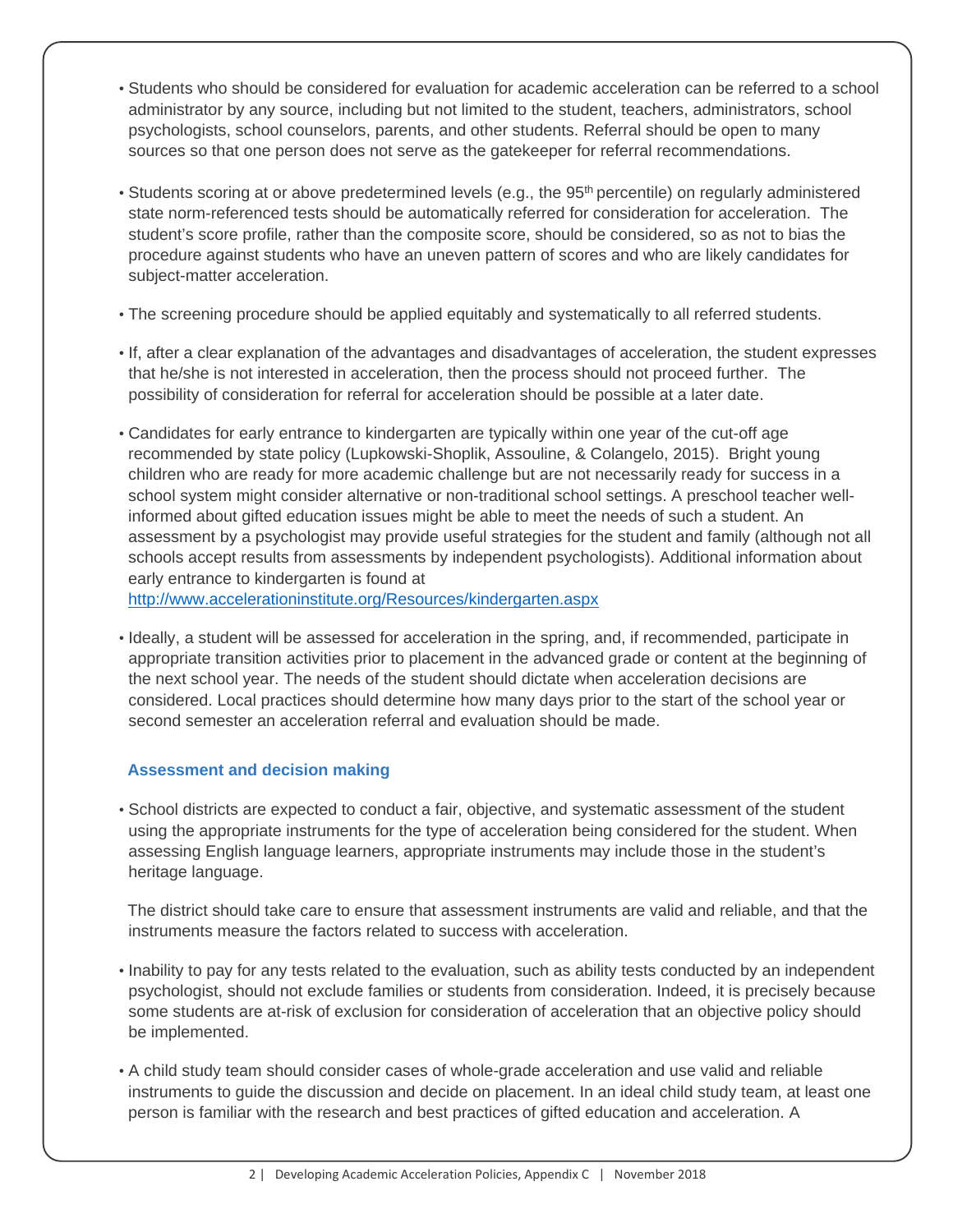representative with expertise in language acquisition should be a team member to guide placement decisions when the student is an English language learner. A representative with expertise in twice exceptionality should be a team member to guide placement decisions when the student is twice exceptional. The issue of assembling a child study team should not become a burden, nor should acceleration decisions be delayed if a team is unable to have all recommended members present, although a process for obtaining input from team members who cannot be present should be in place.

The school administrator should convene the team comprised of the following people, if possible, to discuss whole-grade acceleration for a student:

- Administrator
- Parents or guardians
- Current teacher
- Receiving teacher(s) (the teacher(s) from the next grade)
- Talented and gifted teacher
- School psychologist
- School counselor
- A representative with expertise in language acquisition when the student is an English language learner
- A representative with expertise in twice exceptionality when the student is twice exceptional
- Any other parties who may have knowledge beneficial to the decision making process.

As part of the information gathering stage, the student being considered for acceleration can be consulted, depending on the student's age and willingness to participate. (The student should not participate in the child study team's discussion of the student.)

• A child study team also should be assembled to consider cases of content-based acceleration. Because content-based acceleration does not involve a student's full-time placement with older classmates, there may be fewer concerns about social and emotional development. Because of the less extreme nature of content acceleration, the child study team need not be made up of as many members as the team assembled for discussions of whole-grade acceleration. Members of a child study team for content acceleration should include the current content area teacher, the receiving teacher for the content area, the parent, the students, and possibly other teachers and/or a school counselor to assist with initial adjustment issues.

## **Planning**

A comprehensive written plan for the decision should be developed and provided to the parent or legal guardian of the student.

- The child study team should appoint a staff member of the school to oversee and aid in the implementation of the written acceleration plan and the transition process.
- The child study team should establish an appropriate transition period for the accelerated placement. We recommend that the student's transition be evaluated no later than 30 days after the placement, and sooner if necessary. During this time, the parent or legal guardian(s) may request, in writing, the discontinuation of the acceleration program without any repercussions.
- Within the time specified for the transition period, the parent or legal guardian may request an alternative placement in writing. The administrator should bring such proposals before the decisionmaking team, who will be responsible for issuing a decision within a specified number of days (we